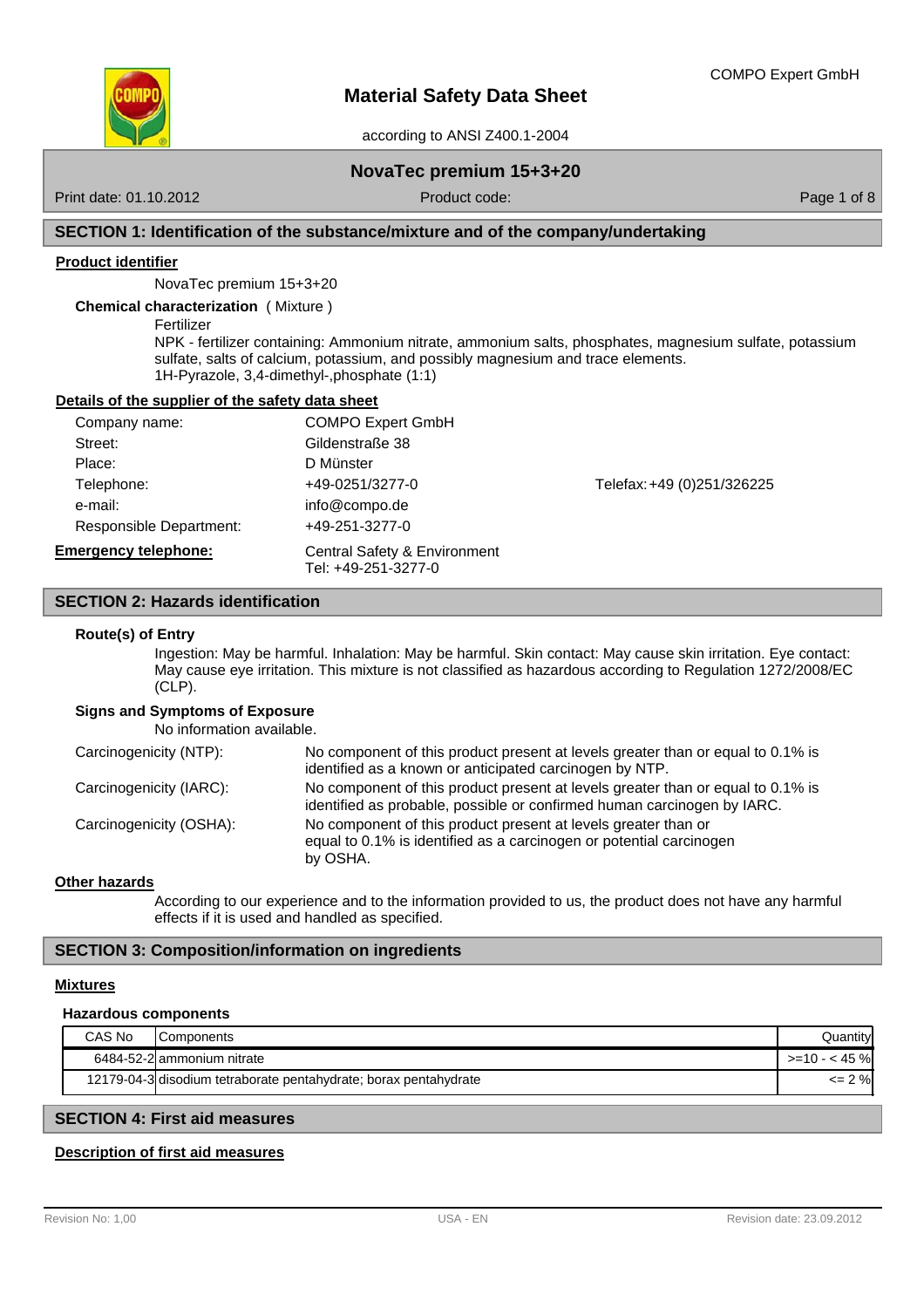

## **NovaTec premium 15+3+20**

Print date: 01.10.2012 **Product code:** Product code: Product code: Page 2 of 8

### **General information**

In case of accident or if you feel unwell, seek medical advice immediately (show safety data sheet if possible).

Wash hands thoroughly after handling.

### **After inhalation**

Provide fresh air. In case of unconsciousness place in unconscious position and seek medical advice. In the case of lung irritation: Primary treatment using corticoide spray, eg. Dexamethason spray.

#### **After contact with skin**

After contact with skin, wash immediately with: Water and soap. If symptoms persist, seek medical advice.

#### **After contact with eyes**

Rinse immediately carefully and thoroughly with eye-bath or water. (>15 min.) In case of troubles or persistent symptoms, consult an ophthalmologist.

### **After ingestion**

Rinse mouth thoroughly with water. Let water be swallowed in little sips (dilution effect). In all cases of doubt, or when symptoms persist, seek medical advice.

### **Indication of any immediate medical attention and special treatment needed**

Subsequent observation for pneumonia and pulmonary edema. Symptomatic treatment. There is no specific antidote.

## **SECTION 5: Firefighting measures**

### **Extinguishing media**

## **Suitable extinguishing media**

Water spray.

### **Unsuitable extinguishing media**

Foam. Carbon dioxide. Dry extinguishing powder. Sand.

### **Special hazards arising from the substance or mixture**

Can be released in case of fire: Nitrogen oxides (NOx). Ammonia.

#### **Advice for firefighters**

Wear a self-contained breathing apparatus and chemical resistant suit.

### **Additional information**

Collect contaminated fire extinguishing water separately. Do not allow entering drains or surface water. Waste disposal according to official state regulations.

### **SECTION 6: Accidental release measures**

### **Personal precautions, protective equipment and emergency procedures**

Do not breathe dust. Avoid contact with skin, eye and clothing. Beat down dust with water spray. See protective measures under point 7 and 8.

#### **Environmental precautions**

Do not empty into drains or the aquatic environment.

### **Methods and material for containment and cleaning up**

### Collect mechanically.

Treat the assimilated material according to the section on waste disposal. Clear contaminated area thoroughly.

### **SECTION 7: Handling and storage**

#### **Precautions for safe handling**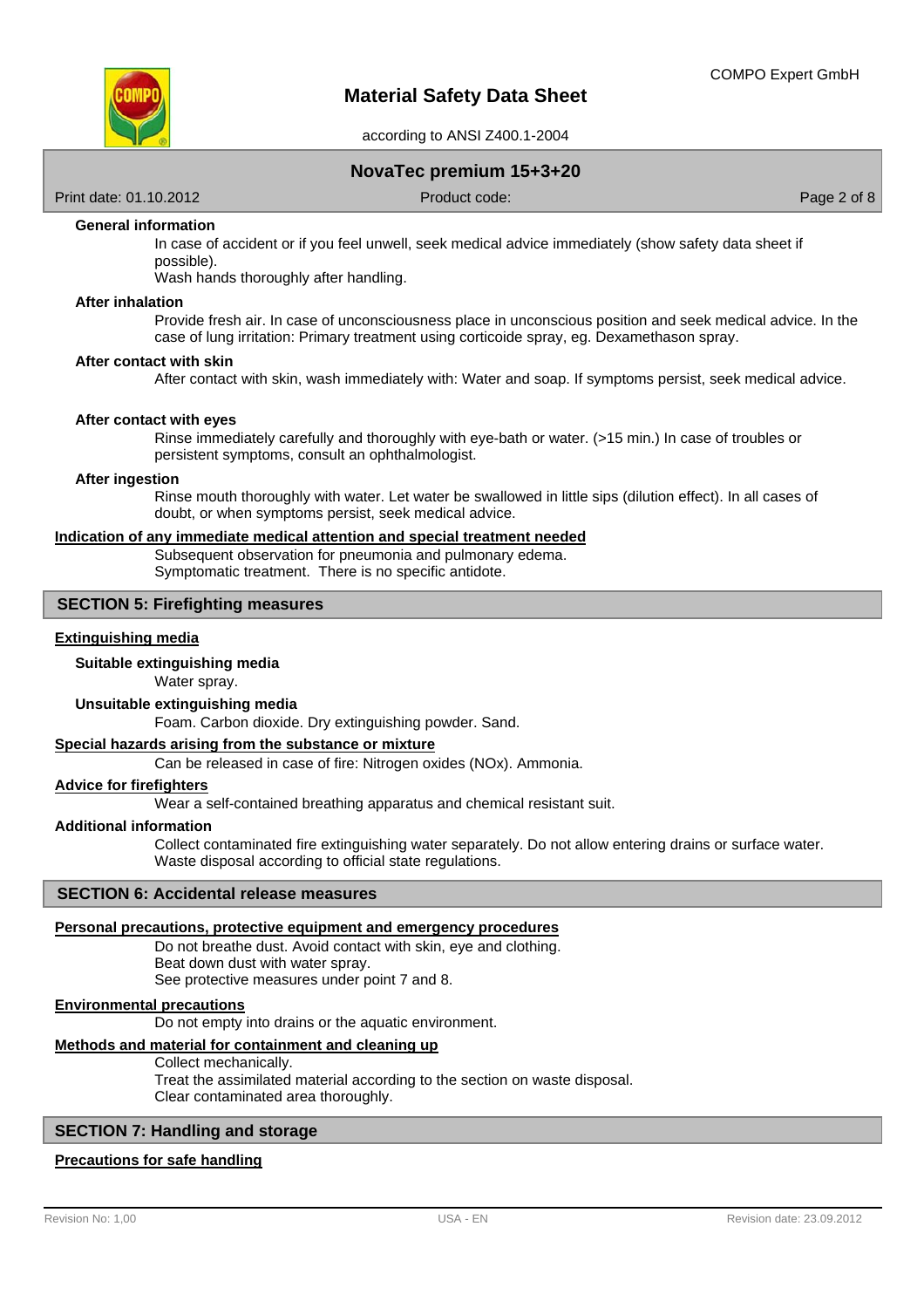

## **NovaTec premium 15+3+20**

Print date: 01.10.2012 Product code: Page 3 of 8

### **Advice on safe handling**

Wear suitable protective clothing. ( Refer to chapter 8. )

Do not eat, drink, smoke or sneeze at the workplace. Notice the directions for use on the label.

## **Advice on protection against fire and explosion**

Usual measures for fire prevention.

Keep away from sources of ignition - No smoking. Keep away from combustible material.

The product itself is not combustible.

### **Further information on handling**

Keep only in the original container.

## **Conditions for safe storage, including any incompatibilities**

### **Requirements for storage rooms and vessels**

Keep container tightly closed in a cool, well-ventilated place. Protect against: UV-radiation/sunlight. heat. moisture. (This product is hygroscopic)

### **Advice on storage compatibility**

Do not store together with: Explosives. Oxidizing solids. Oxidizing liquids. Infectious substances. Radioactive substances. Food and fodder. Non-combustible toxic substances. Combustible toxic substances. peroxides. Pyrophoric Substances. Substances or mixtures which, in contact with water emit flammable gases:

#### **Further information on storage conditions**

do not mix with: other fertilizers. Do not mix with other chemicals. Protect from contamination

### **SECTION 8: Exposure controls/personal protection**

### **Control parameters**

#### **Exposure limits**

| CAS No | Components                                             | ppm | ma/m <sup>3</sup> | fib/cc | Category  | Origin |
|--------|--------------------------------------------------------|-----|-------------------|--------|-----------|--------|
|        | 12179-04-3 Borates, tetra, sodium salts (Pentahydrate) |     |                   |        | TWA (8 h) | REL    |

### **Additional advice on limit values**

Parameter: DNEL (ammonium nitrate) = 37,6 mg/m3 Category: worker Exposure route: inhalation. Potential health effects: Specific effects Exposure time: 1 d

Parameter: DNEL (ammonium nitrate) = 21,3 mg/kg Category: worker Exposure route: Skin contact Potential health effects: Specific effects Exposure time: 1 d

DNEL (ammonium nitrate) = 12,8 mg/kg Category: consumer. Exposure route: Ingestion Potential health effects: Specific effects Exposure time: 1 d

DNEL (ammonium nitrate) = 11,1 mg/m3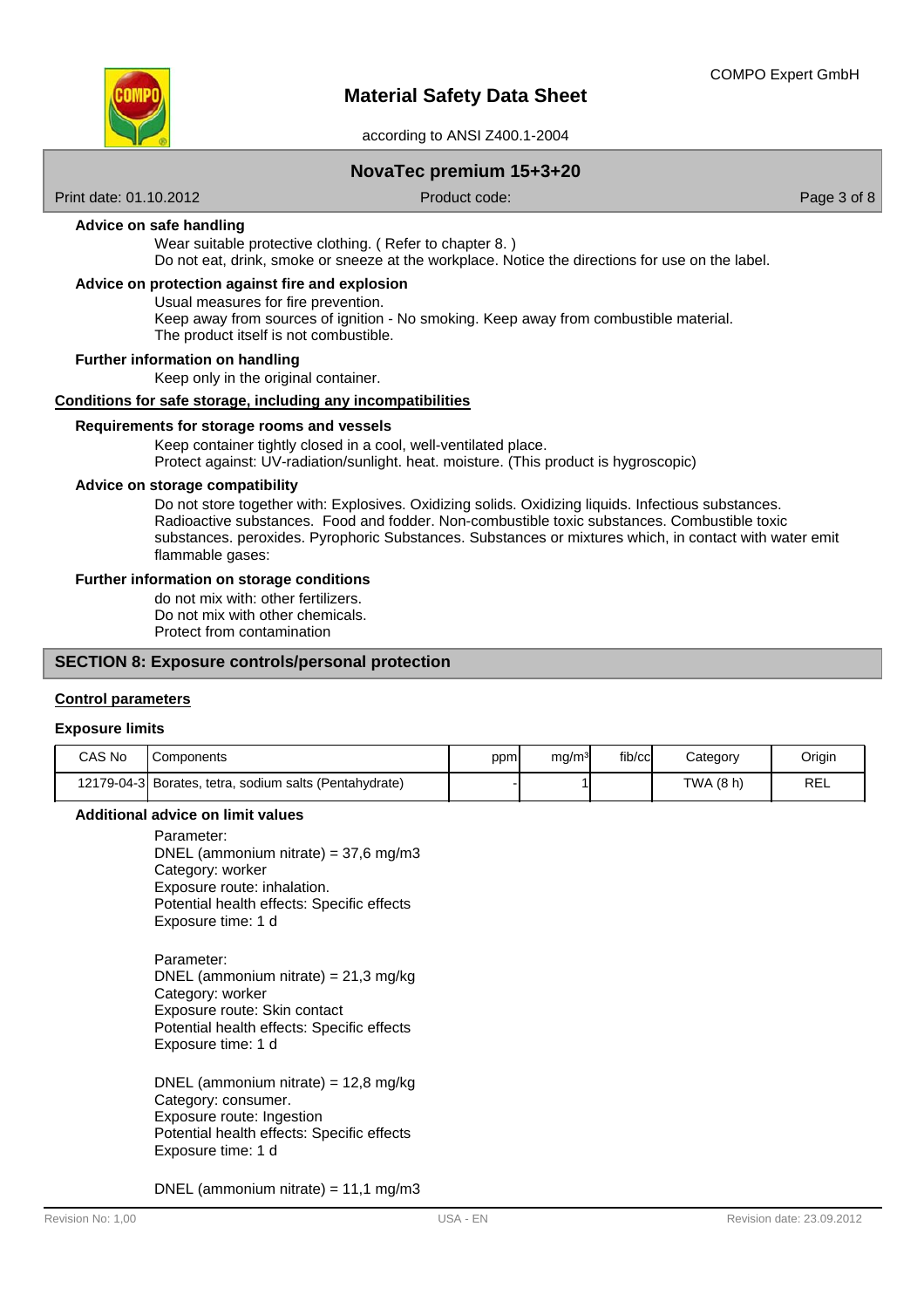

according to ANSI Z400.1-2004

# **NovaTec premium 15+3+20**

Print date: 01.10.2012 **Product code:** Product code: Page 4 of 8

Category: consumer. Exposure route: inhalation. Potential health effects: Specific effects Exposure time: 1 d

## **Exposure controls**



### **Occupational exposure controls**

Avoid generation of dust.

In the case of high dust generation:

In case of open handling, use devices with built-in suction where possible.

If suction of the immediate vicinity is impossible or insufficient, adequate airing of the working place must be ensured.

### **Protective and hygiene measures**

Always close containers tightly after the removal of product. Wash hands before breaks and at the end of work. Keep away from food, drink and animal feedingstuffs.

### **Respiratory protection**

With correct and proper use, and under normal conditions, breathing protection is not required. Respiratory protection required in case of: Generation/formation of dust exceeding critical value Suitable respiratory protective equipment: particulates filter device (DIN EN 143). Type: P1 or N95-N100 particle filter

**Hand protection**

Hand protection: not required. Wash hands thoroughly after handling.

## **Eye protection**

Eye protection: not required. Avoid generation of dust. In the case of the formation of dust.: Dust protection goggles.

#### **Skin protection**

Suitable protection of the body: Protective clothing.

### **Environmental exposure controls**

Do not empty into drains or the aquatic environment.

### **SECTION 9: Physical and chemical properties**

#### **Information on basic physical and chemical properties**

| Physical state: | granulate |
|-----------------|-----------|
| Color:          | variable  |
| Odor:           | odorless  |

 $pH-Value (at 20 °C):$   $\sim$  5 (100g/L)

**Test method**

N/A

not determined not determined

**Changes in the physical state**

Melting point:

Boiling point:

Flash point:

### **Explosive properties**

Product itself is not explosive.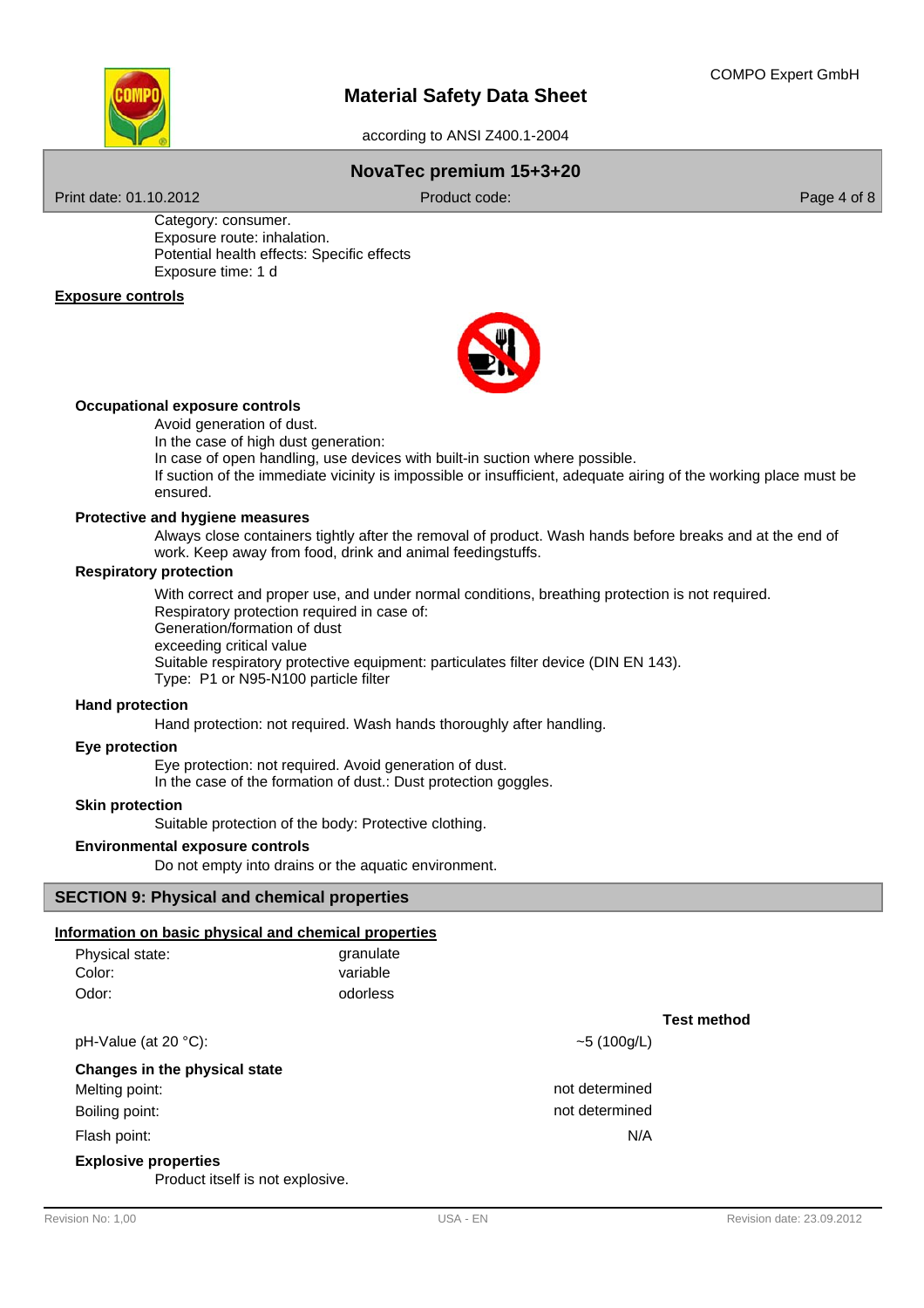

| NovaTec premium 15+3+20                                             |                        |             |  |  |
|---------------------------------------------------------------------|------------------------|-------------|--|--|
| Print date: 01.10.2012                                              | Product code:          | Page 5 of 8 |  |  |
| Ignition temperature:                                               | not determined         |             |  |  |
| <b>Oxidizing properties</b><br>Keep away from combustible material. |                        |             |  |  |
| Vapour pressure:                                                    | N/A                    |             |  |  |
| Bulk density:                                                       | 1150 kg/m <sup>3</sup> |             |  |  |
| Water solubility:                                                   | soluble.               |             |  |  |
| Viscosity / dynamic:                                                | not determined         |             |  |  |
| Viscosity / kinematic:                                              | not determined         |             |  |  |

## **SECTION 10: Stability and reactivity**

Stability: Stable

Possibility of Hazardous Reactions: Will not occur

### **Conditions to avoid**

Protect against: UV-radiation/sunlight. heat. moisture.

## **Incompatible materials**

Materials to avoid: Reducing agents. Sulphur, chlorites, chloride, chlorates, hypochlorites, acidic or alkaline substances, flammable, oxidising substances, nitrites, metal salts, metal powders, herbicides, chlorinated hydrocarbons, organic compounds.

### **Hazardous decomposition products**

Can be released in case of fire: Nitrogen oxides (NOx). Ammonia.

### **SECTION 11: Toxicological information**

#### **Information on toxicological effects**

#### **Toxicocinetics, metabolism and distribution**

No information available.

### **Acute toxicity**

Product: LD 50: > 2000 mg/kg, Rat.

product has not been tested. The statement is derived from products of similar structure or composition.

| <b>CAS No</b>                                 | Chemical name             |                                                                  |             |                        |                    |
|-----------------------------------------------|---------------------------|------------------------------------------------------------------|-------------|------------------------|--------------------|
|                                               |                           | Exposure routes                                                  | Method      | Dose                   | <b>Species</b>     |
| 6484-52-2                                     | ammonium nitrate          |                                                                  |             |                        |                    |
|                                               |                           | oral                                                             | LD50        | 2950 mg/kg             | Rat. (OECD-401)    |
|                                               |                           | dermal                                                           | LD50        | >5000 mg/kg            | Rabbit. (OECD-402) |
|                                               |                           | inhalative (4 h)                                                 | <b>LC50</b> | $> 88.8$ mg/l          | Rat.               |
|                                               |                           | 12179-04-3 disodium tetraborate pentahydrate; borax pentahydrate |             |                        |                    |
|                                               |                           | oral                                                             | LD50        | 3200 - 3400 mg/kg Rat. |                    |
|                                               |                           | dermal                                                           | LD50        | >2000 mg/kg            | Rabbit.            |
|                                               |                           | inhalative                                                       | LC50        | $> 2$ mg/l             | Rat. (OECD 403)    |
| Specific effects in experiment on an animal   |                           |                                                                  |             |                        |                    |
|                                               | No information available. |                                                                  |             |                        |                    |
| <b>Irritation and corrosivity</b><br>Product: |                           |                                                                  |             |                        |                    |

Irritant effect on the eye: Not an irritant. (OECD 405) Irritant effect on the skin: Not an irritant. (OECD 404) product has not been tested. The statement is derived from products of similar structure or composition.

disodium tetraborate pentahydrate; borax pentahydrate: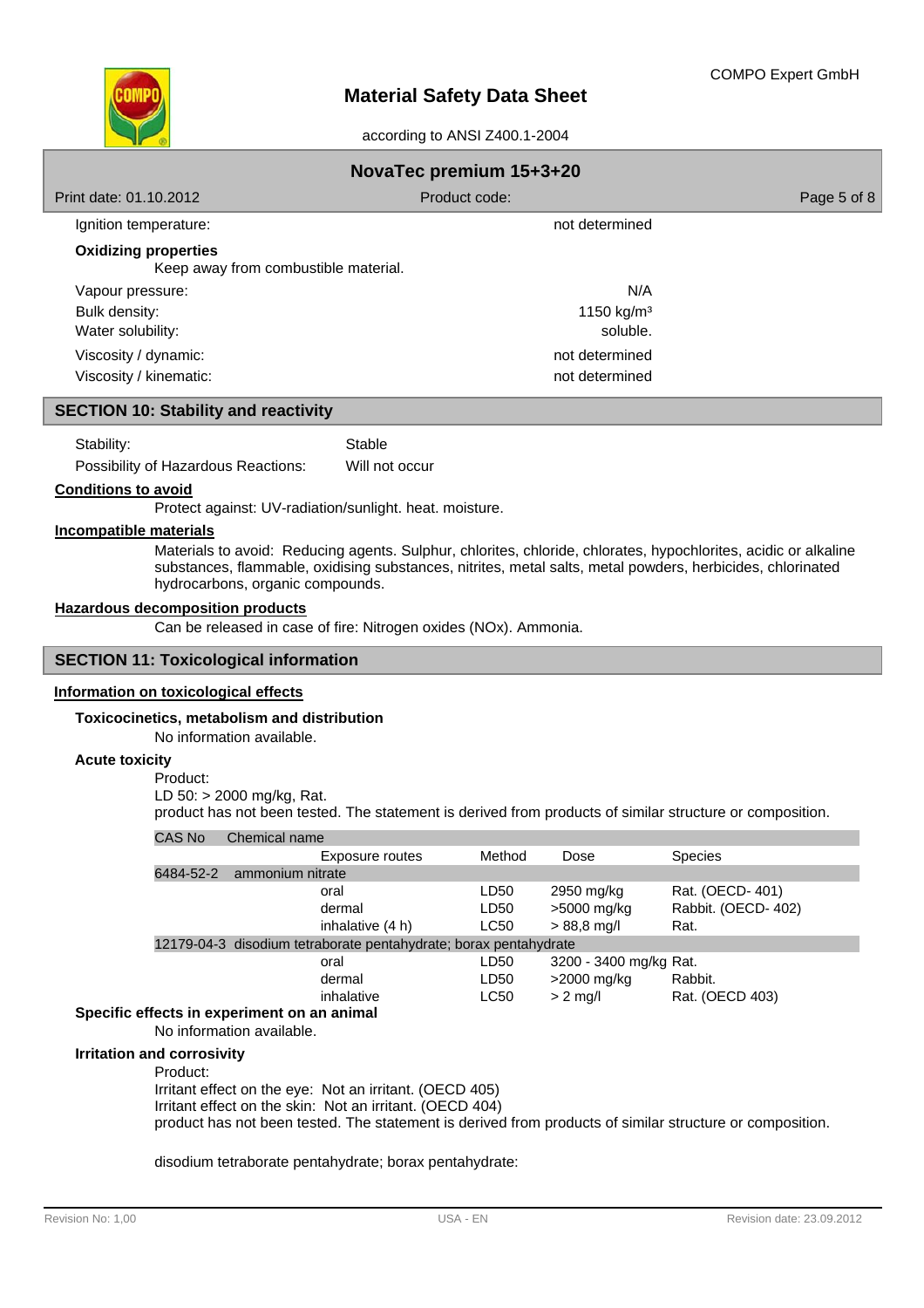

according to ANSI Z400.1-2004

## **NovaTec premium 15+3+20**

Print date: 01.10.2012 **Product code:** Product code: Product code: Page 6 of 8

Irritant effect on the eye: irritant. Irritant effect on the skin: Not an irritant.

ammonium nitrate Irritant effect on the eye: irritant. (OECD 405) Irritant effect on the skin: Not an irritant. (OECD 404)

### **Sensitizing effects**

Product is not: Sensitizing The statement is derived form the properties of the components.

### **Severe effects after repeated or prolonged exposure**

ammonium nitrate: Subacute oral toxicity: NOAEL > 1500 mg/kg (Rat., 28d ) Chronic oral toxicity:  $NOAEL = 256$  mg/kg (Rat., 52 w) Subacute inhalative toxicity: NOAEL > 185 mg/kg (Rat., 14d)

### **Carcinogenic/mutagenic/toxic effects for reproduction**

ammonium nitrate: In-vitro mutagenicity: Ames test negative. (OECD 471) disodium tetraborate pentahydrate; borax pentahydrate: Evidence for: In-vitro mutagenicity

disodium tetraborate pentahydrate; borax pentahydrate: Evidence for: In-vitro mutagenicity

#### **SECTION 12: Ecological information**

#### **Toxicity**

| CAS No<br>Chemical name |                                                                  |                   |                   |                              |
|-------------------------|------------------------------------------------------------------|-------------------|-------------------|------------------------------|
|                         | Aquatic toxicity                                                 | Method            | Dose              | h Species                    |
| 6484-52-2               | ammonium nitrate                                                 |                   |                   |                              |
|                         | Acute fish toxicity                                              | LC50              | $>100$ mg/l       | 96                           |
|                         | Acute algae toxicity                                             | ErC <sub>50</sub> | 1700 mg/l         | 72 Selenastrum capricornutum |
|                         | Acute crustacea toxicity                                         | EC <sub>50</sub>  | 490 mg/l          |                              |
|                         | 12179-04-3 disodium tetraborate pentahydrate; borax pentahydrate |                   |                   |                              |
|                         | Acute fish toxicity                                              | LC50              | 74 mg/l           | 96 Limanda limanda           |
|                         | Acute algae toxicity                                             | EC <sub>10</sub>  | $24 \text{ mg/l}$ | 96 algae                     |
|                         | Acute crustacea toxicity                                         | EC50              | 242 mg/l          | 24 Daphnia magna             |
|                         |                                                                  |                   |                   |                              |

## **Persistence and degradability**

The product acts as a fertilizer in the soil and is degraded within a few weeks. ammonium nitrate:

The methods for determining the biological degradability are not applicable to inorganic substances.

### **Bioaccumulative potential**

No indication of bio-accumulation potential.

### **Mobility in soil**

No information available.

#### **Results of PBT and vPvB assessment**

No information available.

### **Other adverse effects**

Depending on local conditions and existing concentrations, in the case of discharge into biological sewage treatment plants, problems in the decomposition activity of activated sludge are possible. The Product is not acutely harmful with a high probability to aquatic organisms. At higher pH values, as they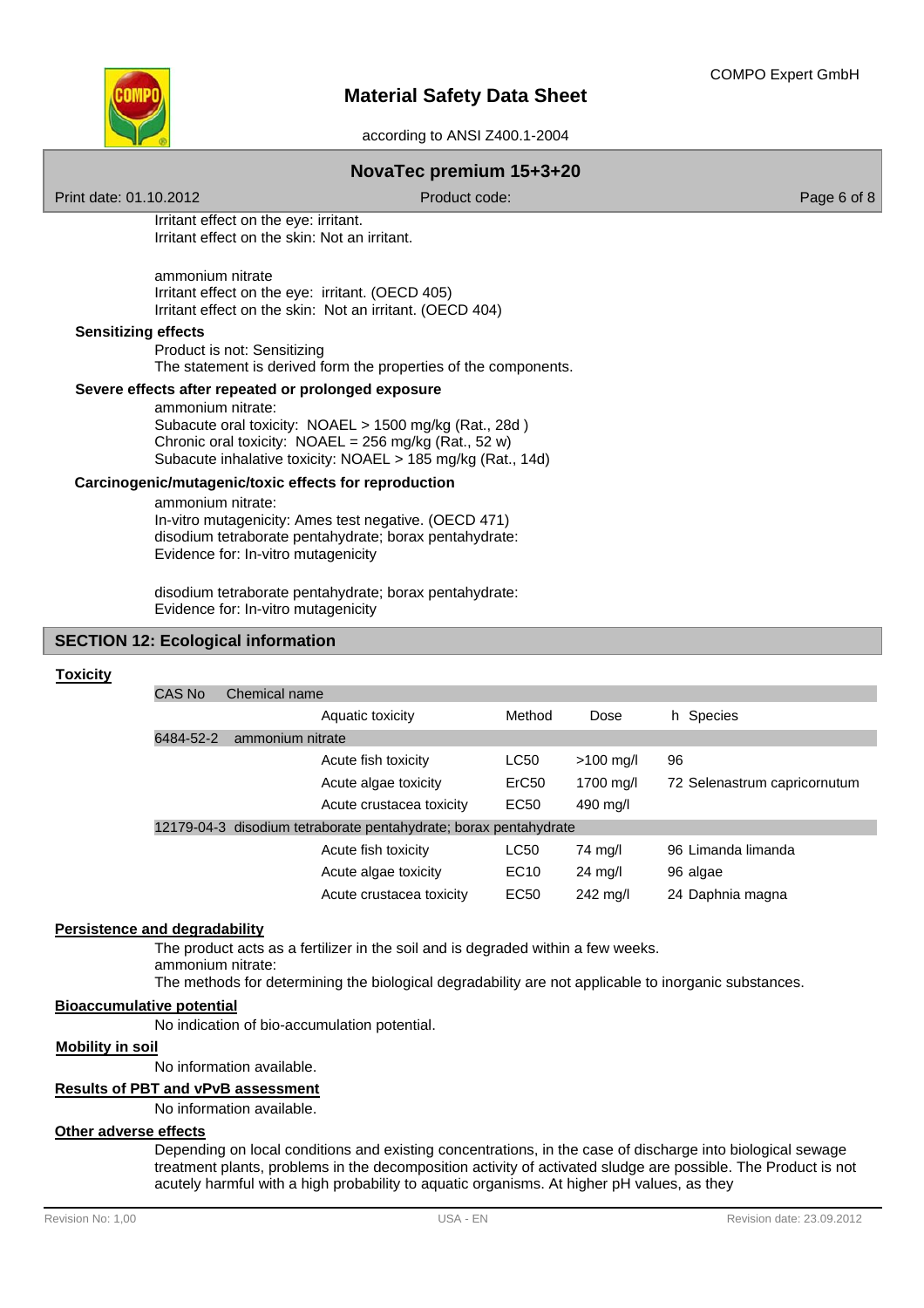

according to ANSI Z400.1-2004

## **NovaTec premium 15+3+20**

Print date: 01.10.2012 **Product code:** Product code: Page 7 of 8

occur naturally in water, an increase in toxicity to aquatic organisms is expected.

### **Further information**

PNEC (ammonium nitrate): fresh water: 0,45 mg/l sea water: 0,045 mg/l Limitation of exposure peaks: 4,5 mg/l

## **SECTION 13: Disposal considerations**

### **Waste treatment methods**

### **Advice on disposal**

Waste disposal according to official state regulations. Consult the local waste disposal expert about waste disposal.

### **Contaminated packaging**

Cleaned containers may be recycled.

### **SECTION 14: Transport information**

## **US DOT 49 CFR 172.101**

**Proper shipping name** Not a hazardous material with respect to these transport regulations. && Not controlled under DOT.

#### **Marine transport**

### **Other applicable information**

No dangerous good in sense of this transport regulation.

### **Air transport**

**Other applicable information**

No dangerous good in sense of this transport regulation.

no

### **Environmental hazards**

Dangerous for the environment:

### **SECTION 15: Regulatory information**

#### **U.S. Regulations**

### **National Inventory TSCA**

ammonium nitrate: listed disodium tetraborate pentahydrate; borax pentahydrate: listed (13840-56-7) magnesium sulfate: listed potassium sulfate: listed

#### **SARA**

ammonium nitrate: not listed disodium tetraborate pentahydrate; borax pentahydrate: not listed magnesium sulfate: not listed potassium sulfate: not listed

### **SECTION 16: Other information**

| Health:              |  |
|----------------------|--|
| Flammability:        |  |
| Physical Hazard:     |  |
| Personal Protection: |  |